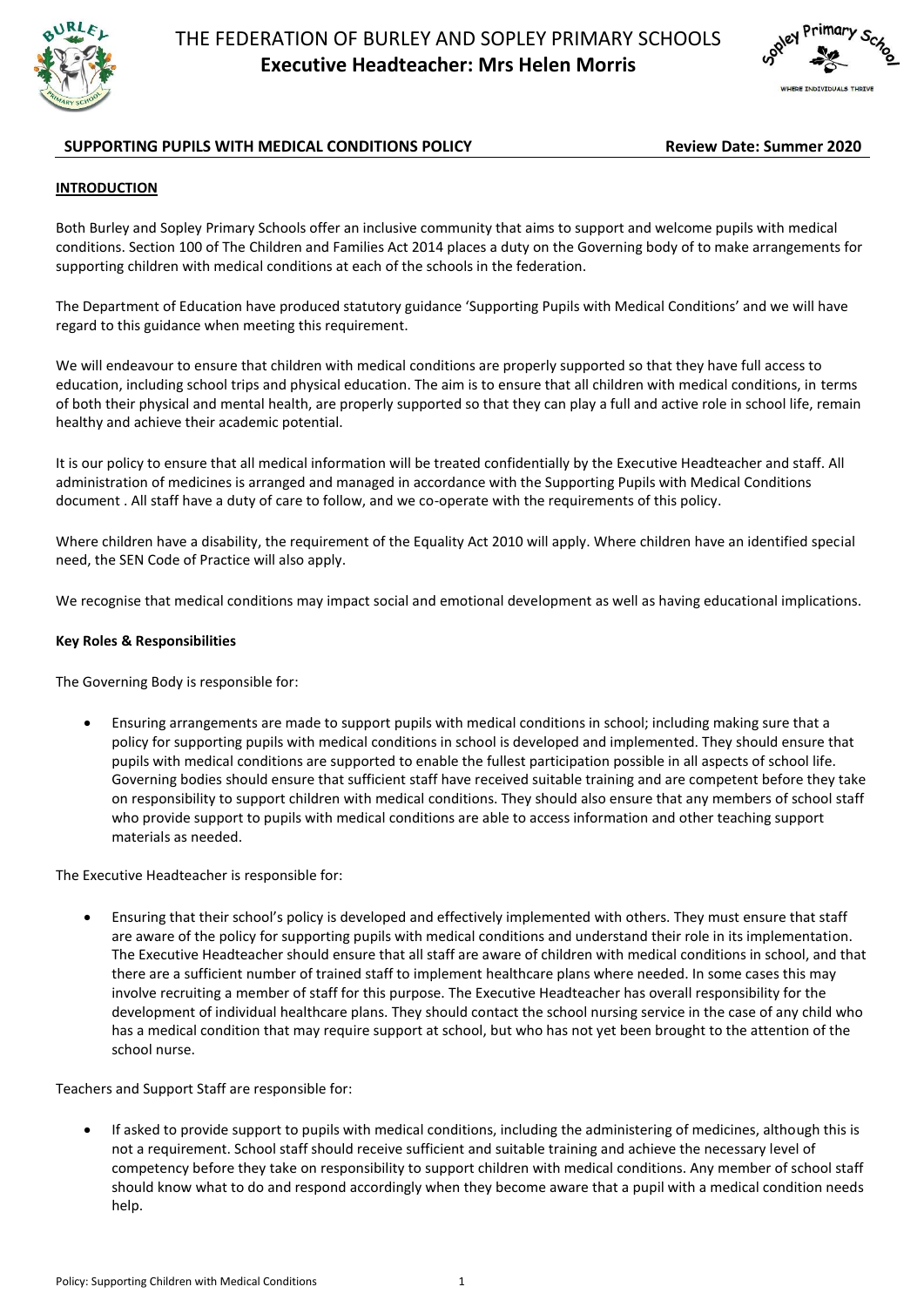The School Link Nurse is responsible for:

- Notifying the school when a child has been identified as having a medical condition which will require support in school. Wherever possible, they should do this before the child starts at the school. They may support staff on implementing a child's individual healthcare plan and provide advice and liaison, for example on training. School nurses can liaise with lead clinicians locally on appropriate support for the child and associated staff training needs. Community nursing teams will also be a valuable potential resource for a school seeking advice and support in relation to children with a medical condition.
- Local Arrangements

# **Identifying Children with Health Conditions**

We will aim to identify children with medical needs on entry to the school by working in partnership with parents/ carers and following the process outlined in the document 'Process for identifying children with a health condition' produced by the School Nursing Team in conjunction with the Children's Services Health and Safety Team. We will use the 'Health Questionnaire for Schools' to obtain the information required for each child's medical needs to ensure that we have appropriate arrangements in place prior to the child commencing at the school, in order to support them accordingly.

The school's EYFS Leader and SENDCo will work closely with feeder preschools to adopt best practice, and use for support, during transition to school. If a child's needs change during their time at school the SENDCo will arrange a meeting to ensure that needs are being met, that all staff are following the same procedures and additional training is given if needed. If a child has an EHCP they will have an annual review, however if needed the SENDCo will set these at shorter time periods.

Where a formal diagnosis is awaited or is unclear, we will plan to implement arrangements to support the child, based on the current evidence available for their condition. We will ensure that every effort is made to involve some formal medical evidence and consultation with the parents.

## **Individual Health Care Plans**

We recognise that Individual Health Care Plans are recommended, in particular where conditions fluctuate or where there is a high risk that emergency intervention will be needed. They are likely to be helpful in the majority of other cases, especially where medical conditions are long term and complex, however, not all children will require one. The school, healthcare professional and parent will agree based on evidence when a healthcare plan would be inappropriate or disproportionate. Where children require an Individual Health Care Plan, it will be the responsibility of the Executive Headteacher, SENCO/Inclusion Manger and school office team to work with parents and relevant healthcare professionals to write the plan.

A healthcare plan, and subsequent reviews, will be initiated in consultation with the parent/carer; by a member of school staff or by a healthcare professional involved in providing care to the child. The SENDCo and School Office team will work in partnership with the parents/carer, and a relevant healthcare professional e.g. School, specialist or children's community nurse, who can best advise on the particular needs of the child to draw up and/or review the plan. Where a child has a special educational need identified in a statement or Educational Health Care (EHC) plan, the individual healthcare plan will be linked to or become part of that statement or EHC plan.

We may also refer to the flowchart contained within the document 'Process for identifying children with a health condition' for identifying and agreeing the support a child needs and then developing the individual healthcare plan. We will use the individual healthcare plan template produced by Hampshire to record the plan or plans produced by the child's doctor or consultant.

If a child is returning following a period of hospital education or alternative provision (including home tuition), we will work with Hampshire County Council and alternative education provider to ensure that the individual health care plan identifies the support the child will need to reintegrate effectively.

The governing body will ensure that all plans are reviewed at least annually or earlier if evidence is presented that the child's needs have changed. Plans should be developed with the child's best interests in mind and ensure that the school assesses and manages the risks to the child's education, health and social wellbeing and minimise disruption. All Healthcare plans are monitored and if something changes regarding a child's condition a review will be held sooner than the annual review date. Through the use of the model Hampshire healthcare plan all information on the child medical condition will be recorded. Support in school, arrangements for trips and other details will be made through risk assessments and meetings with the SENCO/Inclusion Manger and class teachers.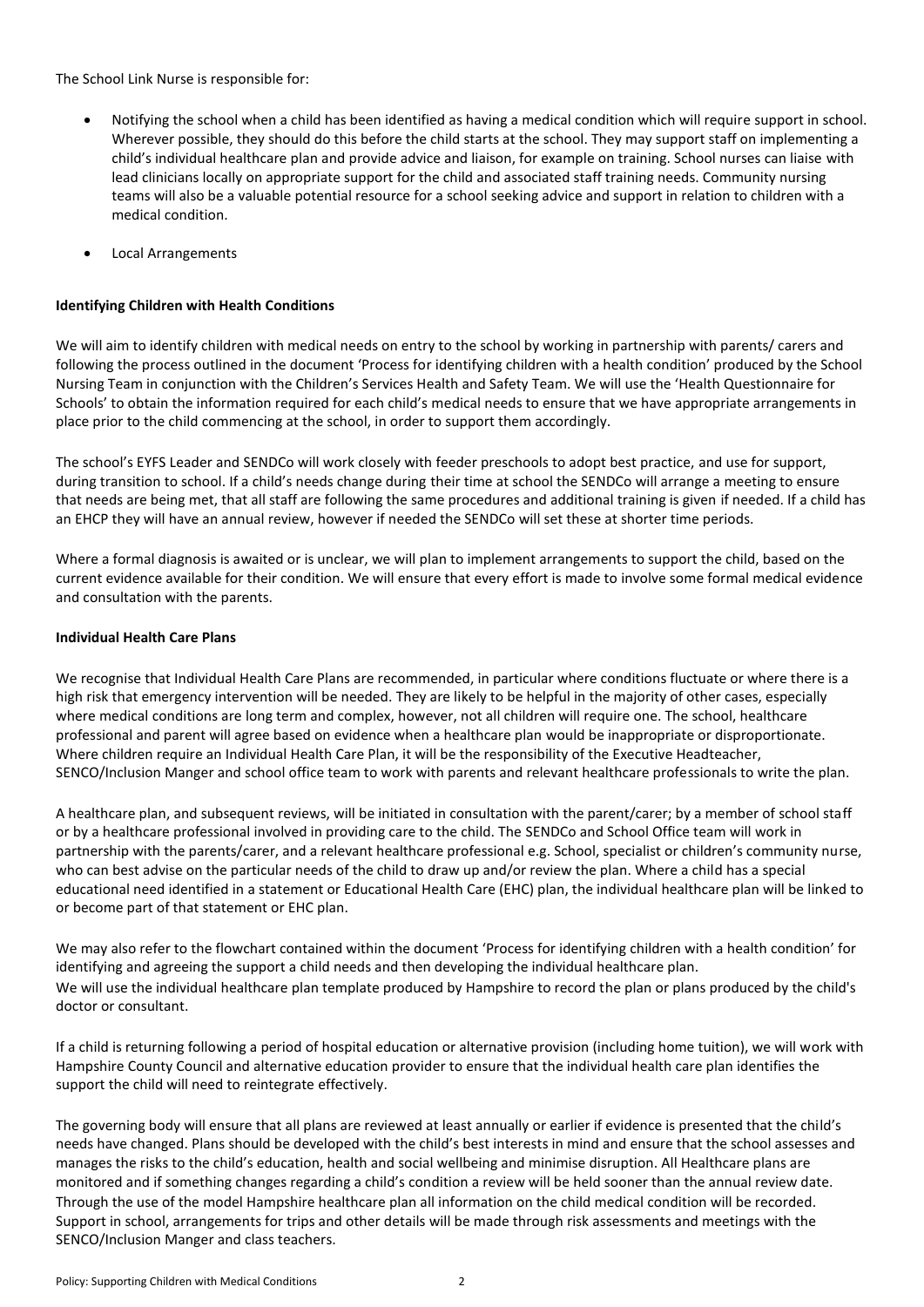### **Staff Training**

The Governing Body ensure that staff are supported in carrying out their role to support children with medical conditions and that this is reviewed annually or when needed with the admission of a new child to the school. Training needs are assessed based on the expectation of individuals offering support and training is arranged by the school office team or Executive Headteacher. If any member of staff is asked to support a child, the school will ensure that they have received suitable training. This may be from the local school nursing team, hospital team, other healthcare professionals or parents.

Staff must not administer prescription medicines or undertake any health care procedures without the appropriate training. All new staff will be inducted on the policy when they join the school through the induction process of sharing policies. All nominated staff will be provided awareness training on the school's policy for supporting children with medical conditions, which will clearly show their role in implementing the policy. This training will be carried out annually or following a review of the policy. The awareness training will be provided to staff during Inset days or staff meetings and all staff will be expected to attend.

We will retain evidence that staff have been provided with the relevant awareness training on the policy by minutes of the meetings.

Where required, we will work with the relevant healthcare professionals to identify and agree the type and level of training required and identify where the training can be obtained from. This will include ensuring that the training is sufficient to ensure staff are competent and confident in their ability to support children with medical conditions. The training will include preventative and emergency measures so that staff can recognise and act quickly when a problem occurs and therefore allow them to fulfil the requirements set out in the individual healthcare plan.

Any training undertaken will form part of the overall training plan for the school and refresher awareness training will be scheduled at appropriate intervals agreed with the relevant healthcare professional delivering the training. A 'staff training record– administration of medicines' form will be completed to document the type of awareness training undertaken, the date of training and the competent professional providing the training. The child's role

Where possible, and in discussion with parents, children who are competent will be encouraged to take responsibility for managing their own medicines and procedures. This will be recorded in their individual healthcare plan. The healthcare plan will reference what will happen should a child who self-administers refuse to take their medication. Usually this will be to inform the parent/carer at the earliest opportunity. Where possible we will endeavour to ensure that children can carry their own medicines and relevant devices or have easy access to allow for quick self-medication. We will agree with relevant healthcare professionals/parent the appropriate level of supervision required and document this in their healthcare plan.

## **Managing Medicines on School Premises**

The administration of medicines is the overall responsibility of the parents/carers. Where clinically possible we will encourage parents to ask for medicines to be prescribed in dose frequencies which enable them to be taken outside of school hours. However, the Executive Headteacher is responsible for ensuring children are supported with their medical needs whilst on site, therefore this may include managing medicines where it would be detrimental to a child's health or school attendance not to do so.

We will not give prescription or non-prescription medicines to a child without their parent's/carers written consent. A 'parental agreement for setting to administer medicines' form will be used to record this and filed with the healthcare plan. A documented tracking system to record all medicines received in and out of the premises is in place. The tracking system used is The Children's Services Medication Tracking Form. The name of the child, dose, expiry and shelf life dates will be checked before medicines are administered.

On occasions where a child refuses to take their medication the parents will be informed at the earliest available opportunity. We will only accept prescribed medicines that are in date, labelled, provided in the original container as dispensed by the pharmacist and include instructions for administration, their dosage and storage. Insulin is the exception, which must still be in date but will generally be available to schools inside an insulin pen or a pump, rather than its original container. Children who are able to use their own inhalers themselves are encouraged to go to the office when needed. This is a safe and easily accessible place. All inhalers are clearly marked with the child's name.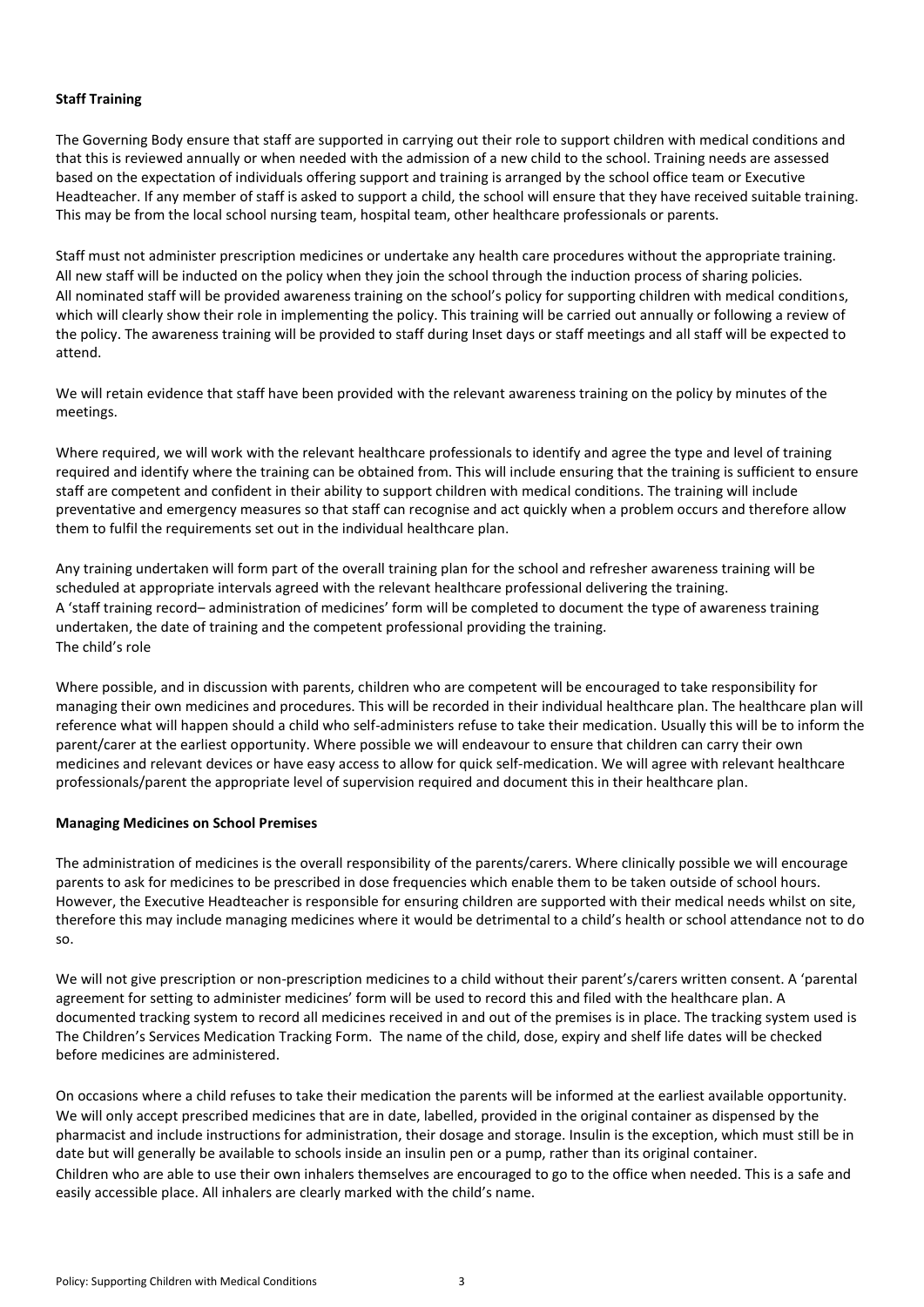Controlled drugs will be securely stored in a locked cupboard which only named staff will have access to. We will ensure that the drugs are easily accessible in an emergency situation. A record will be kept of any doses used and the amount of the controlled drug held in school. There may be instances where it is deemed appropriate for a child to administer their own controlled medication. This would normally be at the advice of a medical practitioner. Where an individual child is competent to do so, and following a risk assessment, we may allow them to have prescribed controlled drugs on them with monitoring arrangements in place. We will only administer non-prescribed medicines on request from the parent if they are in clearly identifiable packaging and only on a short term basis. If we have concerns we will seek further guidance from the link School Nurse.

Emergency medicines will be stored in a safe location but not locked away to ensure they are easily accessible in the case of an emergency.

Types of emergency medicines include:

- Injections of adrenaline for acute allergic reactions
- Inhalers for asthmatics
- **•** Injections of Glucagon for diabetic hypoglycaemia
- $\bullet$

Other emergency medication will be stored in accordance with the normal prescribed medicines procedures (see storage section).

#### **Storage**

All medication other than emergency medication will be stored safely in a locked cabinet, where the hinges cannot be easily tampered with and cannot be easily removed from the premises.

Where medicines need to be refrigerated, they will be stored in a medicine fridge located in the school office in a clearly labelled airtight container.

Children will be made aware of where their medicines are at all times and be able to access them immediately where appropriate. Where relevant they should know who holds the key to the storage facility.

Medicines such as asthma inhalers, blood glucose testing meters and adrenaline pens will always be readily available to children and not locked away. We will also ensure that they are readily available when outside of the school premises or on school trips. Storage of medication whilst off site will be maintained at steady temperature and secure. There will be appropriately trained staff present to administer day to day and emergency medication and copies of individual health care plans will be taken off site to ensure appropriate procedures are followed.

## **Disposal**

It is the responsibility of the parents/carers to dispose of their child's medicines. It is our policy to return any medicines that are no longer required including those where the date has expired to the parents/carers. Parents/carers will be informed of this when the initial agreements are made to administer medicines. Medication returned to parent/ carers will be documented on the tracking medication form.

Sharps boxes will be in place for the disposal of needles. Collection and disposal of these will be arranged with parents and we will ensure that they are removed from site monthly.

#### **Medical Accommodation**

We do not have a dedicated medical room. The school office or another appropriate space will be used for all medical administration/ treatment purposes. The Nurture room will be made available when required.

#### **Record Keeping**

The governing body ensure that written records are kept of all medicines administered to children. A record of what has been administered including how much, when and by whom, will be recorded on a 'record of prescribed medicines' form. The form will be kept on file. Any possible side effects of the medication will also be noted and reported to the parent/carers.

#### **Emergency Procedures**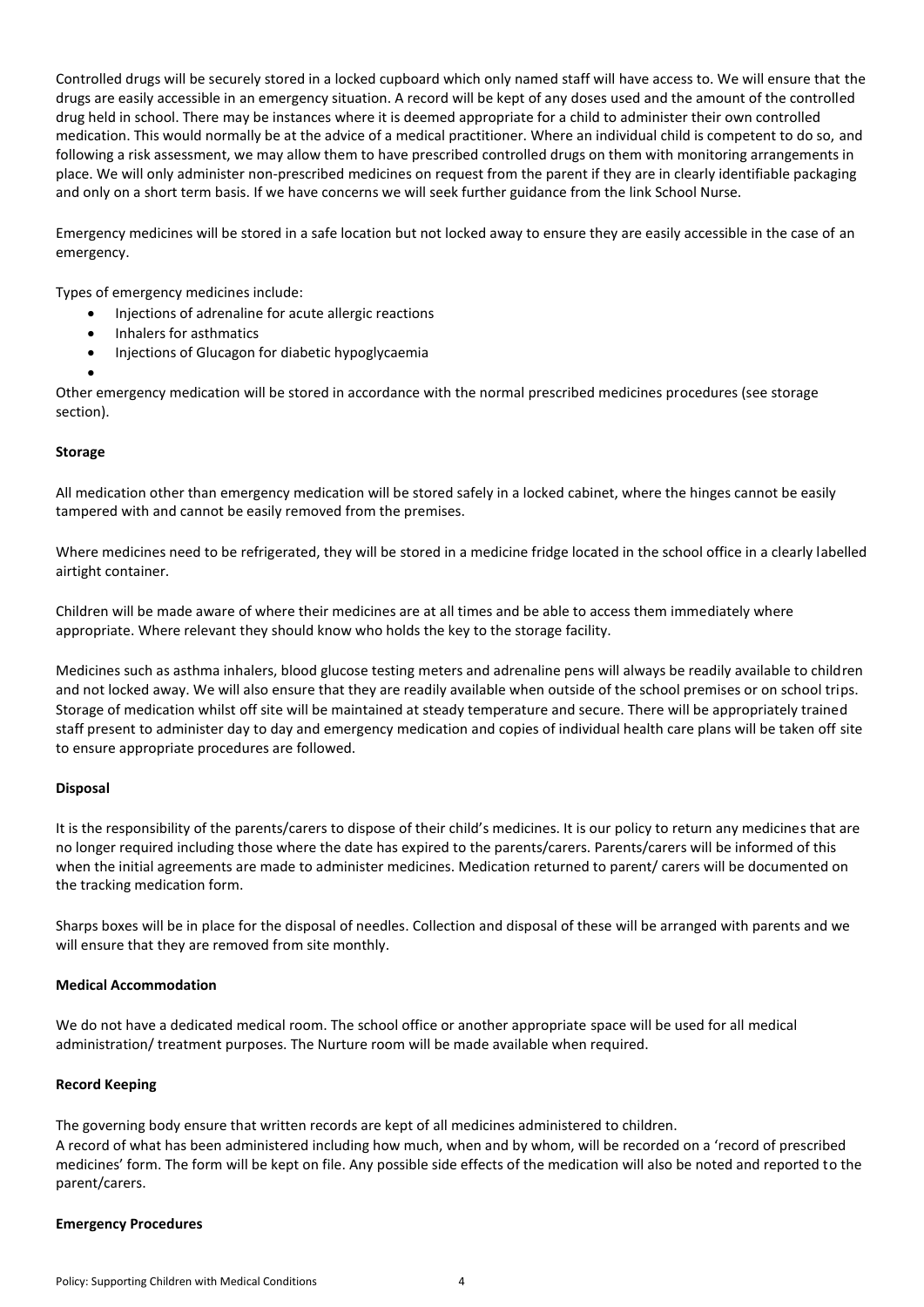The Governing body will ensure that the school's policy sets out what should happen in an emergency situation. Where a child has an individual healthcare plan, this will clearly define what constitutes an emergency and provide a process to follow. All relevant staff will be made aware of the emergency symptoms and procedures. We will ensure other children in the school know what to do in the event of an emergency i.e. informing a teacher immediately if they are concerned about the health of another child.

Where a child is required to be taken to hospital, a member of staff will stay with the child until their parent(s) arrives. This includes accompanying them to hospital by ambulance if necessary, taking any relevant medical information, care plans etc. that the school holds.

In classrooms, the staff room and the school office, summarised versions of specific children's medical needs are displayed, including signs and symptoms and actions to take in an emergency. These are shared with staff and referred to during staff meetings.

# **Day Trips / Off Site Activities**

The Governing body ensures and monitors that arrangements are clear about the need to actively support pupils with medical conditions to participate in school trips and visits, or in sporting activities, and not prevent them from doing so. We will ensure that teachers are aware of how a child's medical condition will impact on their participation in any off site activity or day trip, but we will ensure that there is enough flexibility for all children to participate according to their own abilities within reasonable adjustments.

We will consider what reasonable adjustments we might make to enable children with medical needs to participate fully and safely on visits. We will carry out a risk assessment so that planning arrangements take account of any steps needed to ensure that pupils with medical conditions are included. We will consult with parents and pupils and advice from the relevant healthcare professional to ensure that pupils can participate safely.

## **Unacceptable Practice**

Staff are expected to use their discretion and judge each child's individual healthcare plan on its merits; it is not generally acceptable practice to:

- prevent children from easily accessing their inhalers and medication and administering their medication when and where necessary;
- assume that every child with the same condition requires the same treatment;
- ignore the views of the child or their parents; or ignore medical evidence or opinion (although this may be challenged);
- send children with medical conditions home frequently or prevent them from staying for normal school activities, including lunch, unless this is specified in their individual healthcare plans;
- send a child who becomes ill to the school office or medical room unaccompanied or with someone unsuitable;
- penalise children for their attendance record if their absences are related to their medical condition, e.g. hospital appointments;
- prevent pupils from drinking, eating or taking toilet or other breaks whenever they need to in order to manage their medical condition effectively;
- require parents, or otherwise make them feel obliged, to attend school to administer medication or provide medical support to their child, including with toileting issues. No parent should have to give up working because the school is failing to support their child's medical needs; or
- prevent children from participating, or create unnecessary barriers to children participating in any aspect of school life, including school trips e.g. by requiring parents to accompany the child.

## **Liability and Indemnity**

The governing body will ensure that the appropriate level of insurance is in place and appropriately reflects the level of risk. Staff at the school are indemnified under the County Council self-insurance arrangements.

The County Council's is self-insured and have extended this self-insurance to indemnify school staff who have agreed to administer medication or undertake a medical procedure to children. To meet the requirements of the indemnification, we will ensure that staff at the school have parents' permission for administering medicines and members of staff will have had training on the administration of the medication or medical procedure.